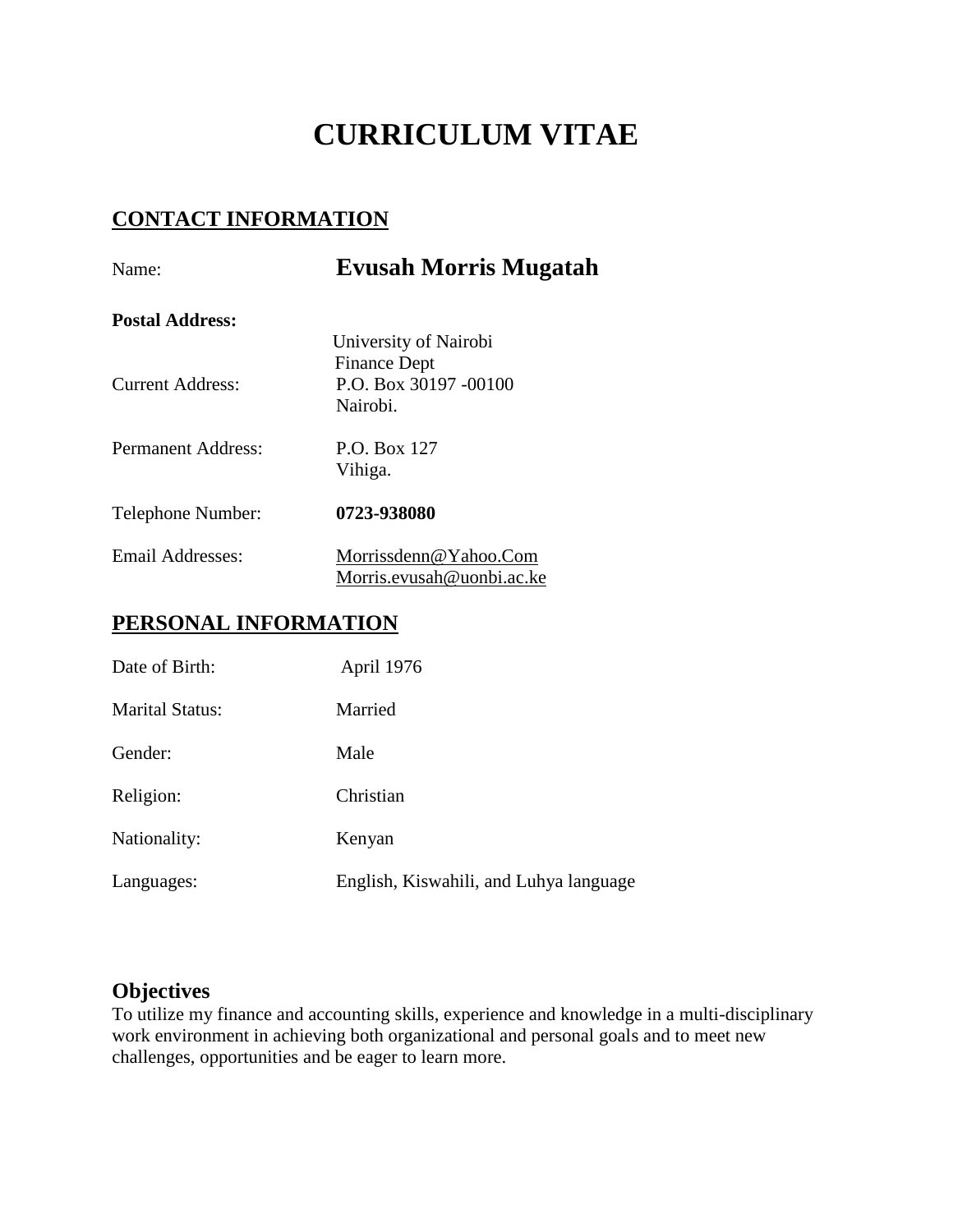# **Summary**

I have both academic and professional experience in a number of areas including: Finance, accounting skills, strategic management, business research work, excellent computer skills and general operations. In my work experience I have effectively and efficiently delivered great result as an individual and as team player.

# **Professional Qualifications**

- **2006-2007 KCA University CPA- (K) Final Certificate** Units:
	- Financial Accounting IV
	- Financial Management
	- Auditing and Investigations

#### **2002-2003 CPA Part Three Section Five** Units:

- Management Accounting
- Principle & Practice of Management
- Taxation II
- **2001 -2002 CPA Part Two Section Four** Units:
	- Financial Accounting III
	- Quantitative Techniques
	- $\bullet$  Law II.

# **CPA Part Two Section Three**

Units:

- Financial Accounting II
- Business Finance
- Systems Theory and Management
- Information Systems

## **1999-2000 CPA Part One Section Two**

Units:

- Cost Accounting And Budgeting
- Auditing
- Taxation I

#### **CPA Part One Section One**

**Units** 

- Financial Accounting I
- Economics
- $\bullet$  Law 1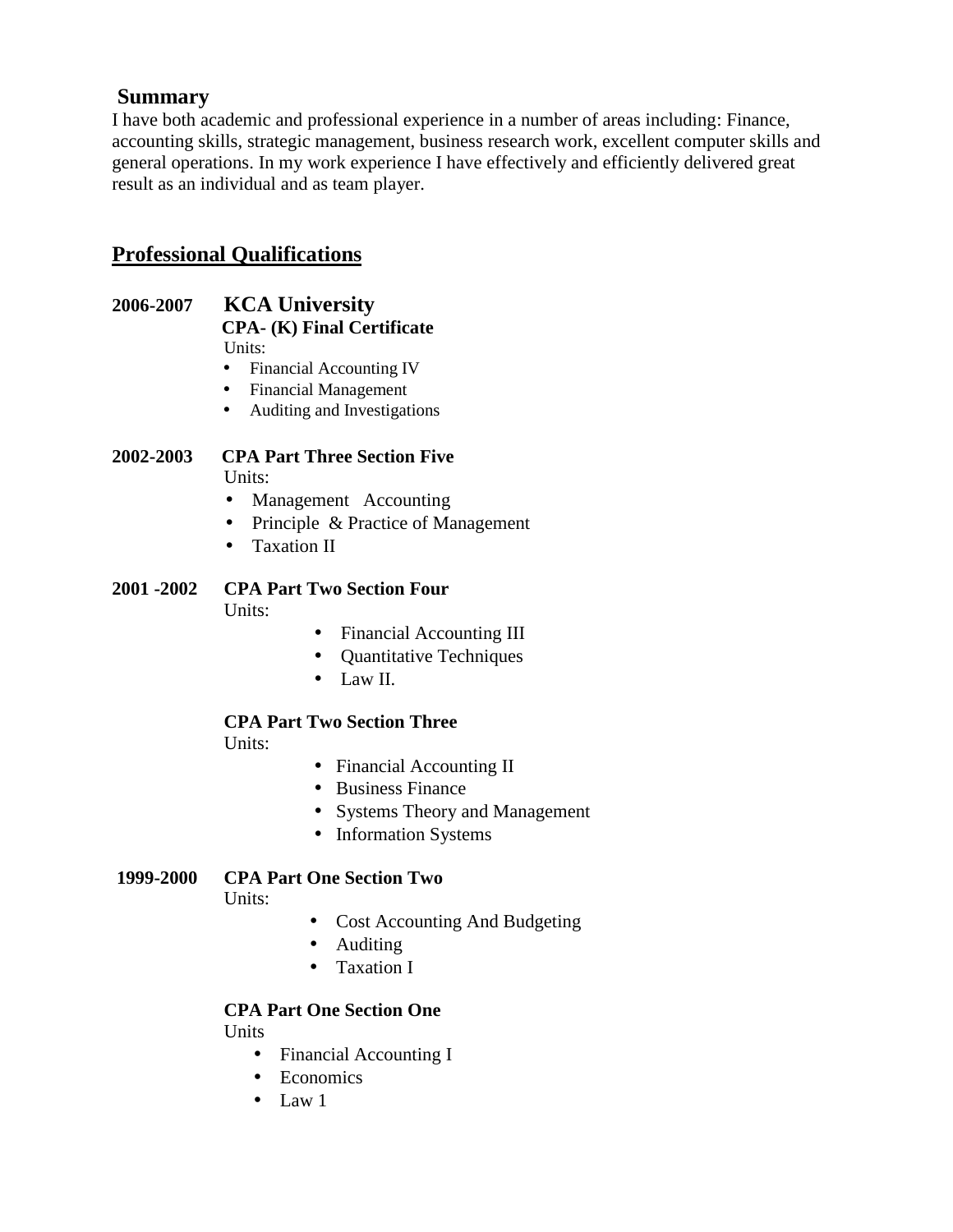**2006-2007 Zetech Computer College Certificate in Computerized Accounting (QuickBooks and Sage ACCPAC)**

# **Education Qualifications**

- 2007-2010 Moi University Bachelor of Business Management - Finance and Banking option (Second class- Upper division)
- **1991-1994 Mbale High School** Kenya Certificate of Secondary Education C (Plain)
- **1982-1990 Womulalu Primary School** Kenya Certificate of Primary Education 450 Marks

# **Working Experience**

**2003-Current Assistant Accountant**

# **University of Nairobi (Students Finance Section)**

### **Duties Performed**

- Preparation of Stipend Pay Roll For Postgraduate Students
- Reconciliation of Students Fees Accounts and Posting HELB Loans and Bursaries and scholarships
- Preparation of Payment Vouchers For Students Refunds
- Payment of Research and Book Allowances To Post Graduate Students
- Preparation of Invoices To Various Sponsors For Postgraduate **Students**
- Processing of Grants from various sponsors to the university
- Preparation of Monthly return to various sponsors of students to the University such as Ministry of Education, Ministry of Health, Department of Defence among other sponsors.
- Processing of grants from various sponsors to students fees accounts